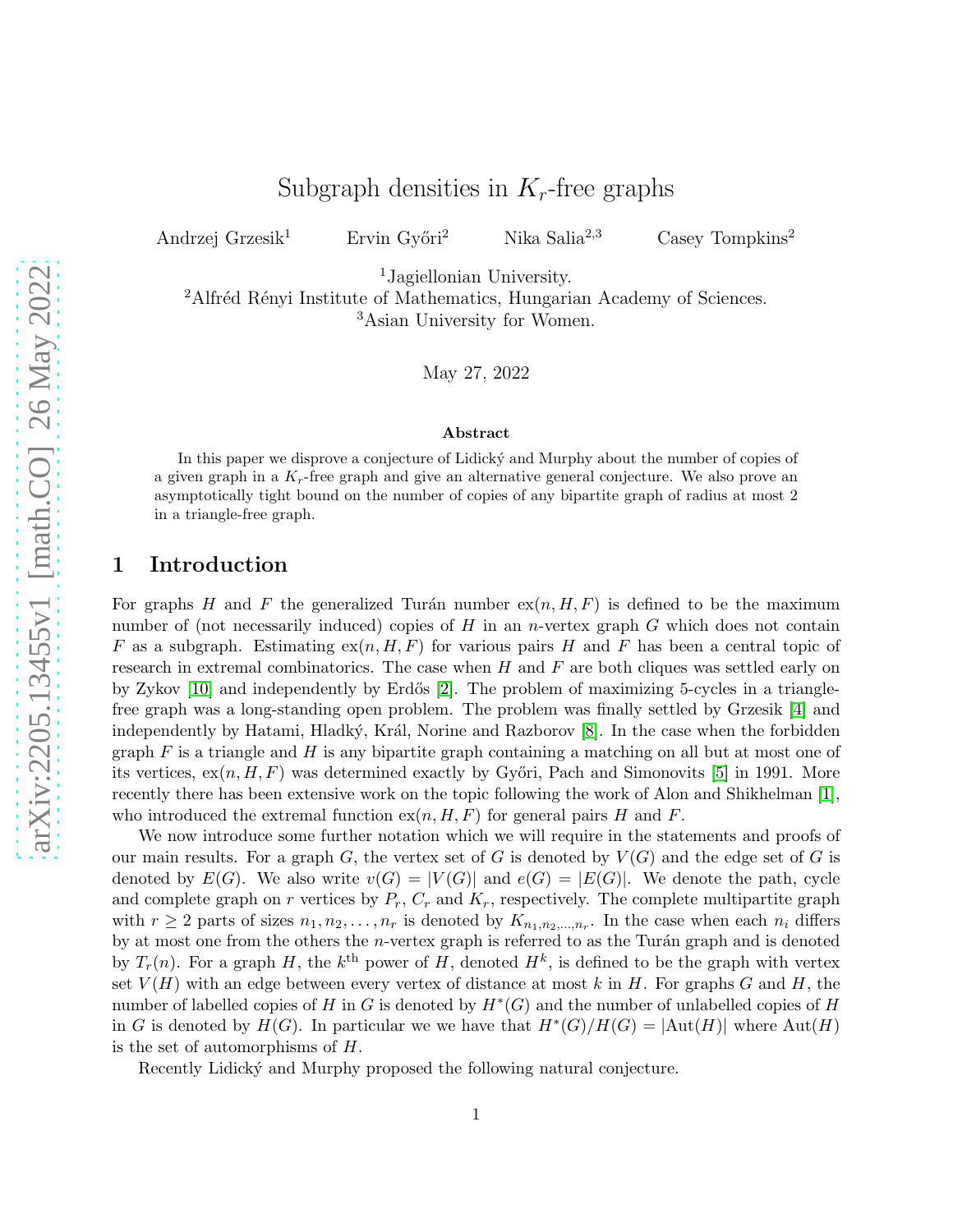<span id="page-1-0"></span>**Conjecture 1** (Lidický, Murphy [\[9\]](#page-5-1)). Let H be a graph and let r be an integer such that  $r > \chi(H)$ . *Then there exist integers*  $n_1, n_2, \ldots, n_{r-1}$  *such that*  $n_1 + n_2 + \cdots + n_{r-1} = n$  *and we have* 

$$
ex(n, H, K_r) = H(K_{n_1, n_2, \ldots, n_{r-1}}).
$$

Using the graph removal lemma one can easily show that for any graphs H and F with  $\chi(F) = r$ we have  $ex(n, H, F) \le ex(n, H, K_r) + o(n^{v(H)})$  (see [\[3\]](#page-4-5)). Therefore, the above conjecture asymptotically determines  $ex(n, H, F)$  in the case  $\chi(F) > \chi(H)$ , which shows its importance. Unfortunately, the conjecture is not true in general. Indeed a counterexample when  $r = 3$  already appears in [\[5\]](#page-4-3). Here we give a counterexample for arbitrary  $r$ .

**Theorem [1.](#page-1-0)** *For every*  $r \geq 3$  *there is a counterexample to Conjecture 1.* 

*Proof.* First we fix some constants later used for constructing a counterexample. Let  $\varepsilon$  be a positive real number such that  $\varepsilon < \frac{1}{4r}$ . Take a positive integer a for which



<span id="page-1-1"></span>Figure 1: Graph H for  $r = 3$  and  $r = 4$ .

Let H be the graph, depicted in Figure [1,](#page-1-1) obtained from  $P_{2r}^{r-2}$  by replacing each of the two vertices of degree  $r - 2$  with independent sets of size a each with the same neighborhood as the original vertex. We refer to these a vertices as copies of the terminal vertex. Note that there is a unique  $(r-1)$ -coloring of H, and the copies of different terminal vertices are in different color classes. For integers  $n, n_1, n_2, \ldots, n_{r-1}$  such that  $n = n_1 + n_2 + \cdots + n_{r-1}$ , we have



<span id="page-1-2"></span>Figure 2: Graph G for  $r = 3$  and  $r = 4$ .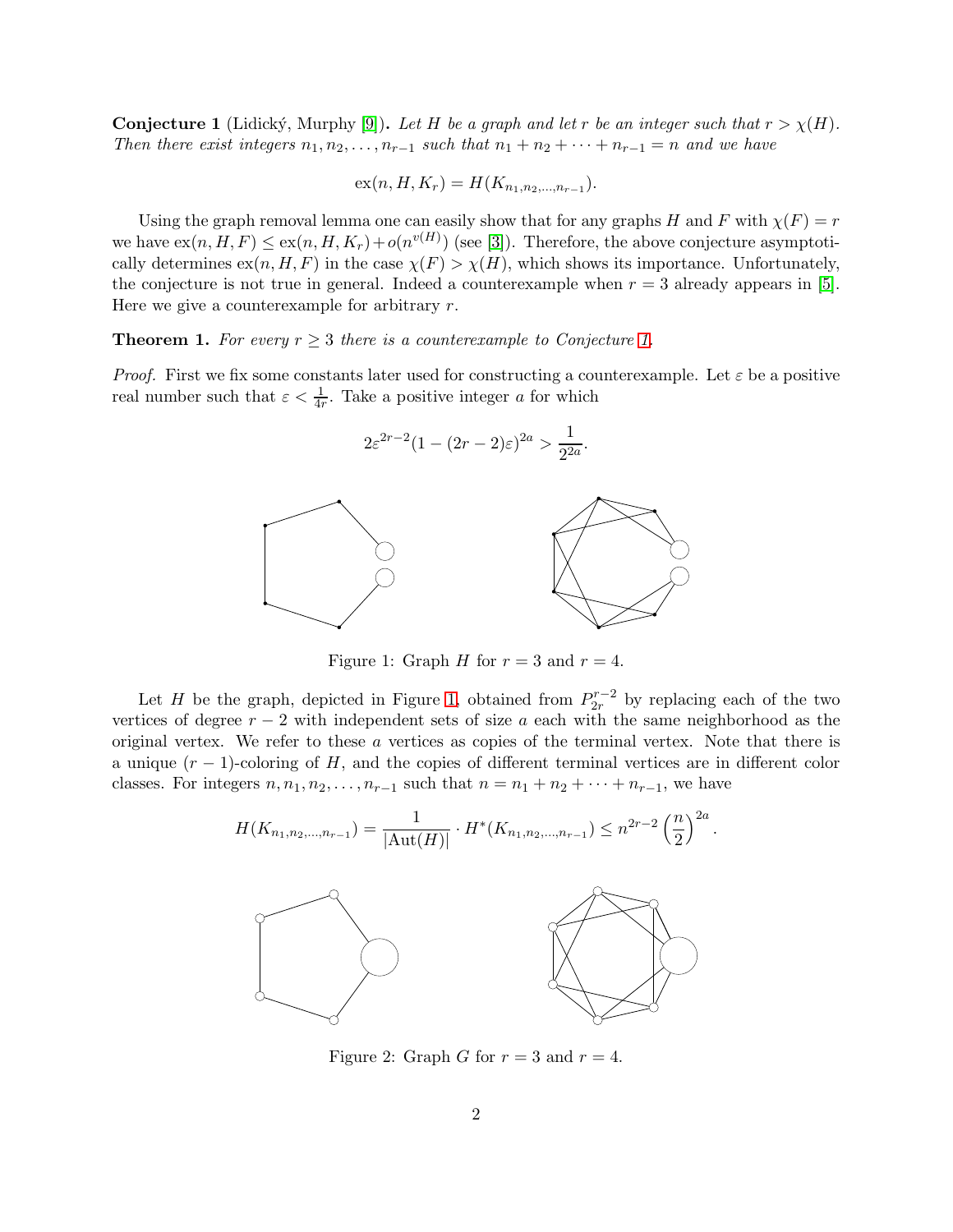Let G be a graph, depicted in Figure [2,](#page-1-2) obtained from blowing up  $C_{2r-1}^{r-2}$  in the following way. We replace each vertex with a disjoint independent set of size  $\lfloor \varepsilon n \rfloor$  except for one vertex which we replace by an independent set A of size  $n - (2r - 2) \mid \varepsilon n \mid$ . Note that G is an n-vertex graph and the number of labelled copies of  $H$  in  $G$  is at least

$$
2(\lfloor \varepsilon n \rfloor)^{2r-2}(n-(2r-2)\lfloor \varepsilon n \rfloor)^{2a}+o(n^{2r+2a-2}).
$$

Recall by the choice of  $a$  we have

$$
2(\lfloor \varepsilon n \rfloor)^{2r-2} (n - (2r - 2) \lfloor \varepsilon n \rfloor)^{2a} + o(n^{2r+2a-2}) > n^{2r-2} \left(\frac{n}{2}\right)^{2a}
$$

for large enough n. Therefore for sufficiently large n the number of labelled copies as well as unlabelled copies of H in G is greater than the number in any n vertex  $(r-1)$ -partite graph.  $\Box$ 

It may be natural to expect that for  $r = 3$  the blow-up of a pentagon is the only obstacle, in particular that for every bipartite graph  $H$ ,  $ex(n, H, K_3)$  is asymptotically achieved by either a blow-up of an edge (that is, a complete bipartite graph) or a blow-up of a cycle of length five. Surprisingly this is not the case. Here we give an intuitive sketch of the argument. Let  $H$  be the first graph depicted in Figure [3](#page-2-0) defined in the following way. We take a path on 10 vertices  $v_1, v_2, \ldots, v_{10}$ , and let  $A_2$  and  $A_9$  be big sets of independent vertices attached to  $v_2$  and  $v_9$ , accordingly. Let  $B_1$ ,  $B_4$ ,  $B_7$  and  $B_{10}$  be huge sets of independent vertices attached to the vertices  $v_1$ ,  $v_4$ ,  $v_7$  and  $v_{10}$ , accordingly. If one wants to maximize the number of copies of  $H$  in a complete bipartite graph, then the huge independent sets  $B_1$ ,  $B_7$  will be mapped into one color class and the huge independent sets  $B_4$  and  $B_{10}$  will be mapped into the other color class. If one wants to maximize the number of copies of H in a blow-up of a pentagon, then the huge sets  $B_1$ ,  $B_4$ ,  $B_7$  and  $B_{10}$  can be mapped into the same part of the blow-up of the pentagon, but the remaining two big sets  $A_2$  and  $A_9$  need to go to distinct parts, which are also different from the parts into which the huge independent sets are mapped. On the other hand, when one counts the number of copies of  $H$  in the graph depicted on the right in Figure [3,](#page-2-0) then all sets  $B_1$ ,  $B_4$ ,  $B_7$  and  $B_{10}$  can be mapped into one huge part and both of the sets  $A_2$  and  $A_9$  can be mapped into one big part. Therefore, after fixing the sizes of independent sets to appropriate values, the maximum number of copies of  $H$  in a triangle-free graph will be achieved neither in a complete bipartite graph nor in a blow-up of a pentagon.



<span id="page-2-0"></span>Figure 3: The graph  $H$  is depicted on the left, and the structure of a graph with more copies of  $H$ than a blow-up of an edge or  $C_5$  is depicted on the right.

The main idea behind the counterexample we presented to Conjecture [1](#page-1-0) is to have a graph with many vertices that cannot have the same color in any two-coloring, but can be in the same part in a blow-up of a non-bipartite graph. One can avoid having such vertices by bounding the diameter of a graph, therefore it is natural to consider the following problem instead of Conjecture [1.](#page-1-0)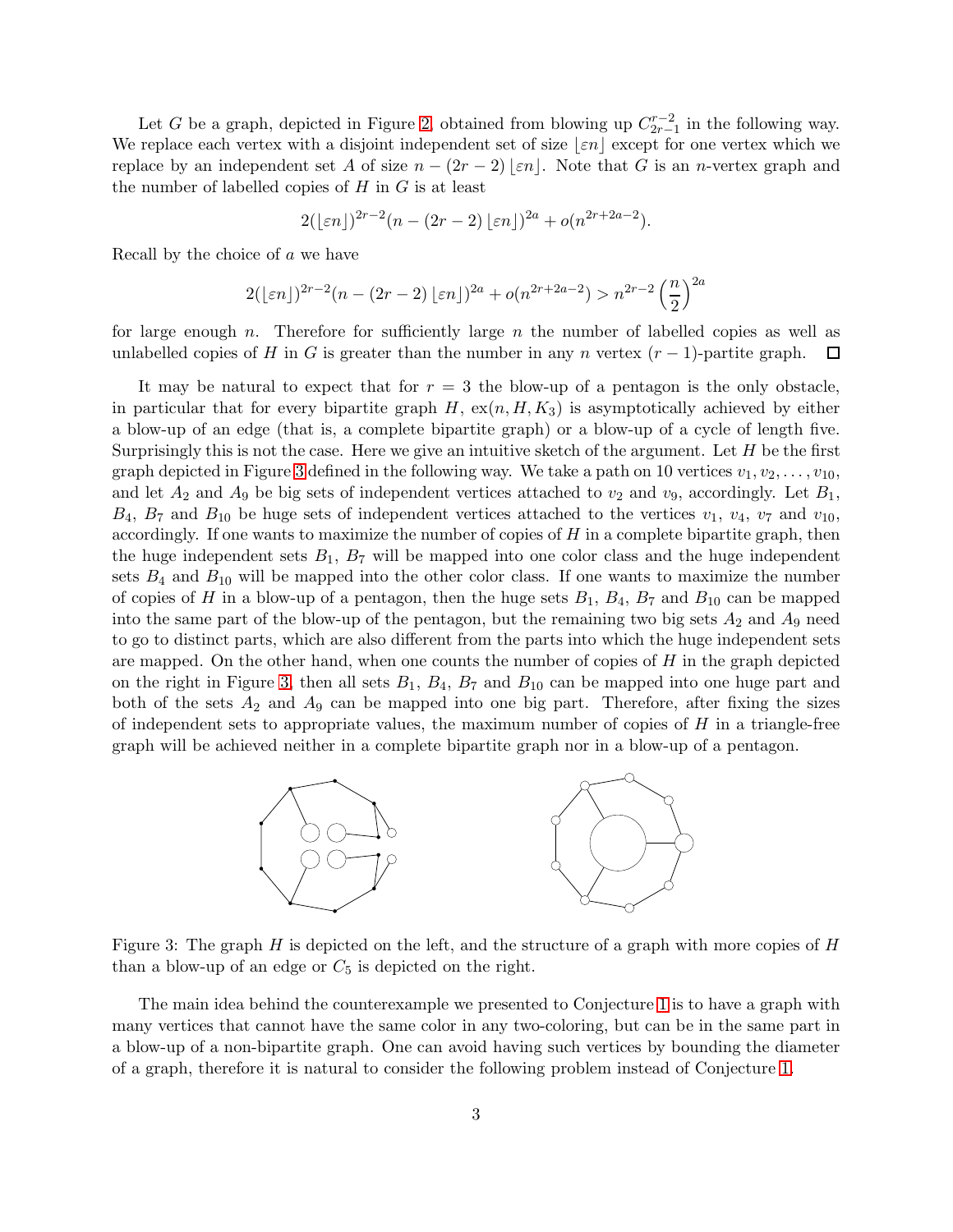<span id="page-3-0"></span>**Conjecture 2.** Let G be a graph with diameter at most  $2r - 2$  with  $\chi(G) < r$ , then  $\exp(n, G, K_r)$  is *asymptotically achieved by a blow-up of*  $K_{r-1}$ *.* 

A first step towards Conjecture [2](#page-3-0) for  $r = 3$  is to prove it for all bipartite graphs of radius 2. Each such graph can be viewed as a star with additional adjacent vertices. Here we prove a bit more general result, i.e., for bipartite graphs consisting of some complete bipartite graph and additional adjacent vertices.

**Theorem 2.** Let H be a bipartite graph containing a subgraph K isomorphic to  $K_{s,t}$ . Assume the *distance of each vertex*  $v \in V(H)$  *to*  $V(K)$  *is at most one. Then the maximum number of copies of* H *in a triangle-free* n*-vertex graph is obtained asymptotically by a complete bipartite graph.*

*Proof.* We start proof with a simple observation. Let us assume that the maximum number of copies of a connected graph  $H'$  in a triangle-free *n*-vertex graph is obtained by a blow-up of an edge. Then for every bipartite graph H such that  $H' \subseteq H$  we have that the maximum number of copies of H in a triangle-free *n*-vertex graph is obtained by a blow-up of an edge. Therefore we may assume that H consists of a complete bipartite graph  $K_{s,t}$  with color classes S and T and some pendant edges. The number of pendant edges attached to the vertices of S are denoted  $a_1, a_2, \ldots, a_s$  and the number of pendant edges attached to vertices of T are denoted  $b_1, b_2, \ldots, b_t$ .

For a graph  $H$ , we estimate the number of labeled copies of  $H$  in a graph  $G$ . First we fix a set of size s in G say  $\{x_1, x_2, \ldots, x_s\}$ , onto which we will map the color class S of H. Let us denote the common neighborhood of  $\{x_1, x_2, \ldots, x_s\}$  in G by  $X = \bigcap_{i=1}^s N_G(x_i)$ . In the estimates below the vertices  $x_1, x_2, \ldots, x_s$  are variables therefore the common neighborhood is another variable. After the set  $\{x_1, x_2, \ldots, x_s\}$  is chosen we choose a permutation  $\sigma \in S_s$  to map vertices of  $\{x_1, x_2, \ldots, x_s\}$ to the vertices of S. Next we choose vertices  $y_1, y_2, \ldots, y_t \in X$  as representatives of T. Finally we choose the endpoints of the pendant edges. We have

<span id="page-3-1"></span>
$$
H^*(G) = \sum_{\{x_1,\dots,x_s\} \subset V(G)} \left( \sum_{\sigma \in S_s} \prod_{i=1}^s d(x_{\sigma(i)})^{a_i} \right) \left( \sum_{y_1,\dots,y_t \in X} \prod_{j=1}^t d(y_j)^{b_j} \right) + o(n^{v(H)}).
$$
 (1)

We use Muirhead's inequality [\[7,](#page-4-6) Theorem 45] to estimate both terms of the product above. For the degrees of  $x_1, x_2, \ldots, x_s$  since the sequence  $(a_1, a_2, \ldots, a_s)$  is majorized by the sequence  $(\sum_{i=1}^s a_i, 0, \ldots, 0)$  we have

<span id="page-3-2"></span>
$$
\sum_{\sigma \in S_s} \prod_{i=1}^s d(x_{\sigma(i)})^{a_i} \le (s-1)! \sum_{x \in \{x_1, \dots, x_s\}} d(x)^{\sum_{i=1}^s a_i}.
$$
 (2)

Moreover for the degrees of all vertices of X the sequence  $(b_1, b_2, \ldots, b_t, 0, 0 \ldots, 0)$  is majorized by the sequence  $(\sum_{i=j}^{t} b_j, 0, \ldots, 0)$  we have

<span id="page-3-3"></span>
$$
\sum_{y_1,\dots,y_t \in X} \prod_{j=1}^t d(y_j)^{b_j} \le \frac{(|X|-1)!}{(|X|-t)!} \sum_{y \in X} d(y)^{\sum_{j=1}^t b_j}.
$$
 (3)

Note that we have  $\frac{(|X|-1)!}{(|X|-t)!} \leq |X|^{t-1} \leq d(x)^{t-1}$  for all x in  $\{x_1, x_2, \ldots, x_s\}$ . Putting together the bounds  $(1)$ ,  $(2)$  and  $(3)$  we obtain

$$
H^*(G) \le \sum_{x \in \{x_1, \dots, x_s\} \subset V(G)} (s-1)! \, d(x)^{t-1+\sum_{i=1}^s a_i} \sum_{y \in X} d(y)^{\sum_{j=1}^t b_j} + o(n^{v(H)}) = F^*(G) + o(n^{v(H)}), \tag{4}
$$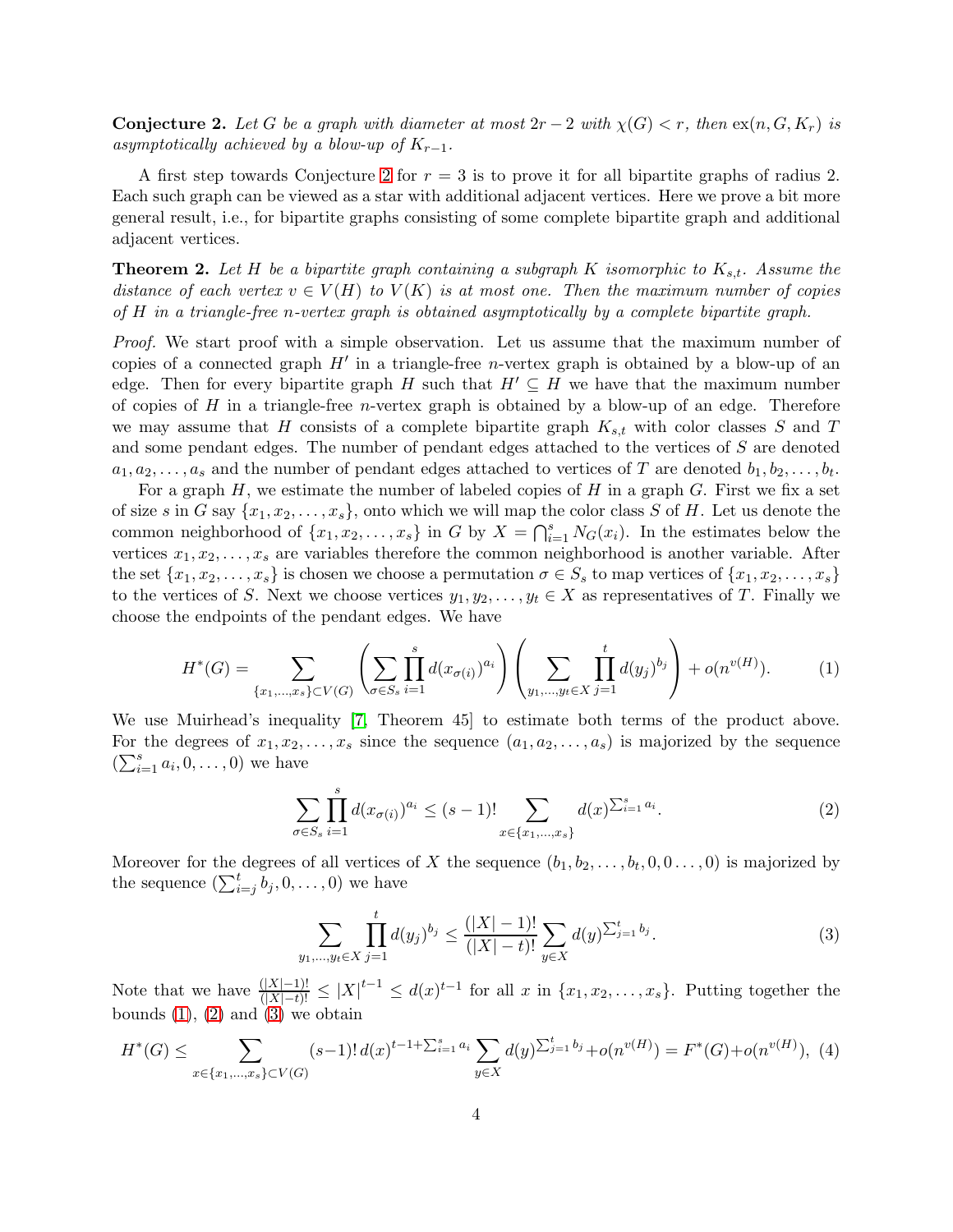where F is a double-star with central vertices v and u joined by an edge,  $\sum_{i=1}^{s} a_i + t - 1$  pendant edges attached to v and  $\sum_{i=1}^{t} b_i + s - 1$  pendant edges attached to u. Here we explain the last equality. Let us fix a set  $S'$  in  $V(F)$  containing the vertex v and  $s-1$  leaves adjacent with u. In order to find a copy of F in G first we choose vertices  $x_1, x_2, \ldots, x_s$  of G, then we map vertices from  $S'$  to it and choose representatives of all vertices adjacent to v in F except u. Then we fix a vertex  $y$  representing  $u$ , and finally we choose the remaining leaves adjacent to it.

For a given n and F, Győri, Wang and Woolfson [\[6\]](#page-4-7) proved that there exists  $n'$  such that for all triangle-free graphs G on n vertices we have  $F(G) \leq F(K_{n',n-n'}) + o(n^{v(F)})$ . Therefore we have  $F^*(G) \leq F^*(K_{n',n-n'}) + o(n^{v(F)})$ . Hence the maximum number of labeled copies of H in G is also asymptotically attained when  $G = K_{n',n-n'}$ 

$$
H(G) \le H(K_{n',n-n'}) + o(n^{v(H)}).
$$

# Acknowledgments

We would like to thank Daniel Gerbner for some useful remarks on the manuscript. The research of Grzesik was supported by the National Science Centre grant 2021/42/E/ST1/00193. The research of Gy˝ori and Salia was supported by the National Research, Development and Innovation Office NKFIH, grants K132696 and SNN-135643. The research of Tompkins was supported by NKFIH grant K135800.

## <span id="page-4-4"></span>References

- <span id="page-4-0"></span>[1] Noga Alon and Clara Shikhelman. Many T copies in H-free graphs. *Journal of Combinatorial Theory, Series B*, 121:146–172, 2016.
- <span id="page-4-5"></span>[2] Paul Erd˝os. On the number of complete subgraphs contained in certain graphs. *Magyar Tud. Akad. Mat. Kutat´o Int. K¨ozl*, 7(3):459–464, 1962.
- <span id="page-4-1"></span>[3] Dániel Gerbner and Cory Palmer. Counting copies of a fixed subgraph in F-free graphs. *European Journal of Combinatorics*, 82:103001, 2019.
- <span id="page-4-3"></span>[4] Andrzej Grzesik. On the maximum number of five-cycles in a triangle-free graph. *Journal of Combinatorial Theory, Series B*, 102(5):1061–1066, 2012.
- [5] Ervin Győri, János Pach, and Miklós Simonovits. On the maximal number of certain subgraphs in Kr-free graphs. *Graphs and Combinatorics*, 7(1):31–37, 1991.
- <span id="page-4-7"></span><span id="page-4-6"></span>[6] Ervin Gy˝ori, Runze Wang, and Spencer Woolfson. Extremal problems of double stars. *arXiv preprint arXiv:2109.01536*, 2021.
- <span id="page-4-2"></span>[7] Godfrey Harold Hardy, John Edensor Littlewood, and George P´olya. *Inequalities*. Cambridge University Press, 1952.
- [8] Hamed Hatami, Jan Hladk`y, Daniel Kr´al, Serguei Norine, and Alexander Razborov. On the number of pentagons in triangle-free graphs. *Journal of Combinatorial Theory, Series A*, 120(3):722–732, 2013.